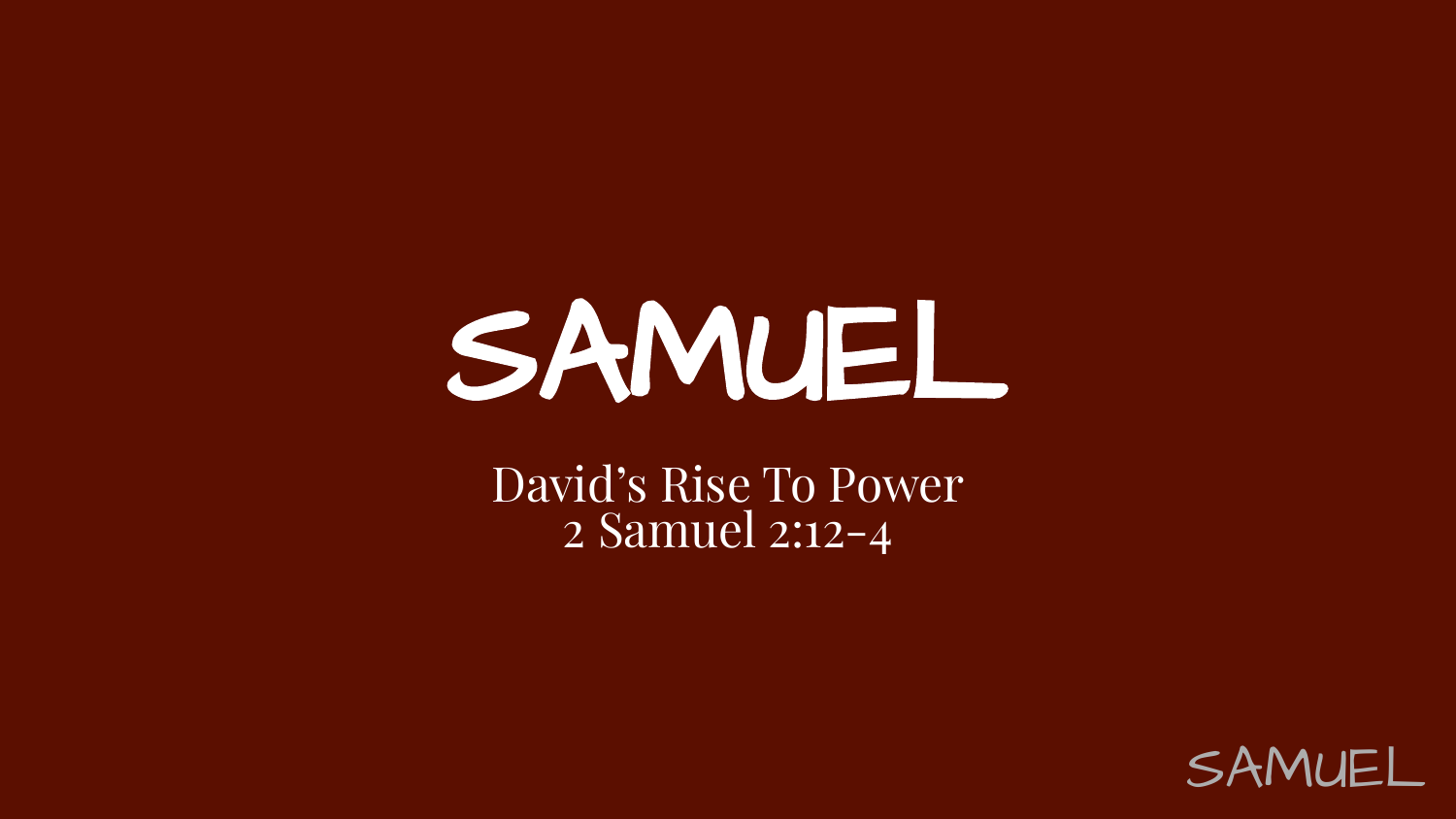# Chapter 2 Joab enters

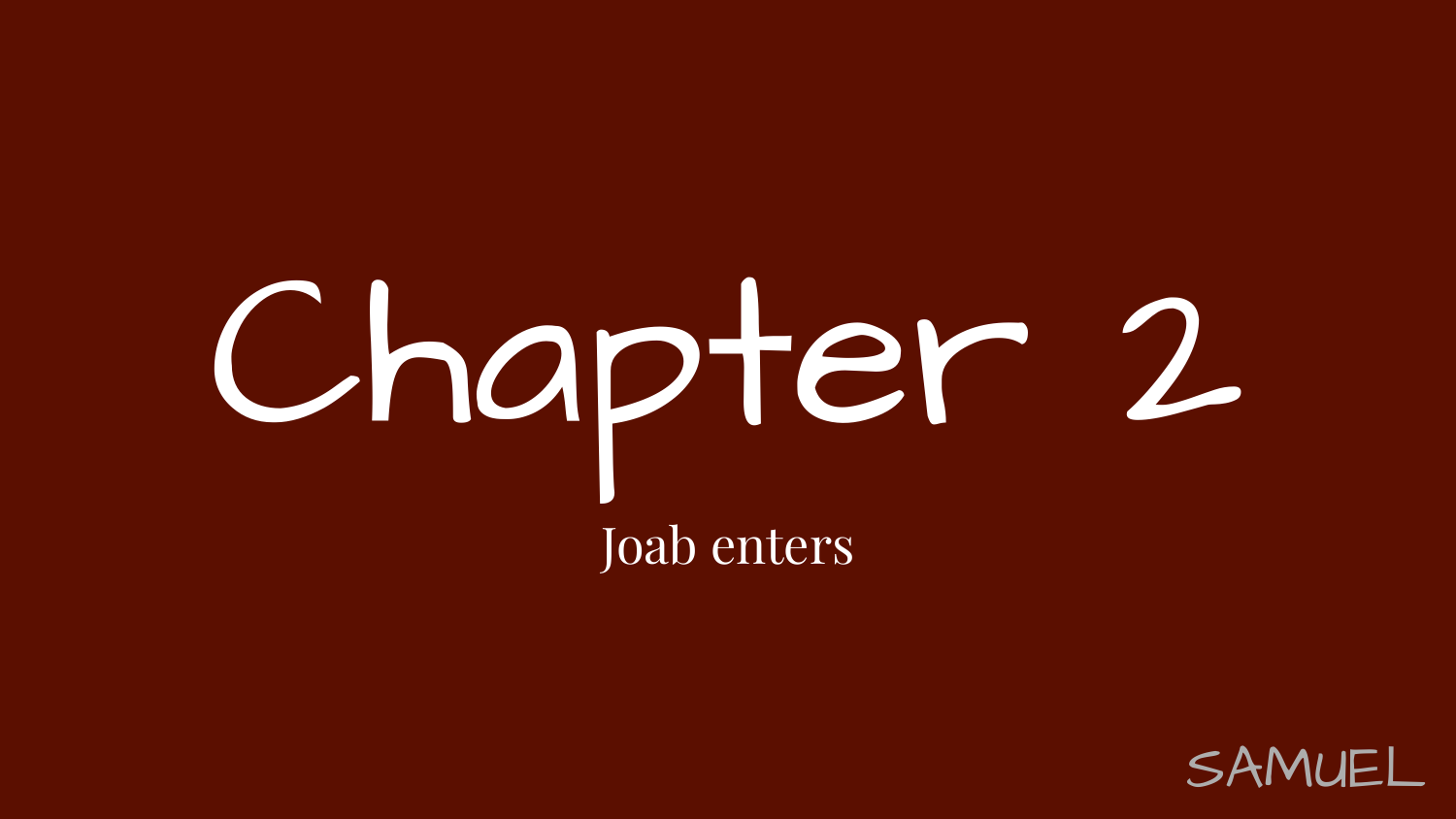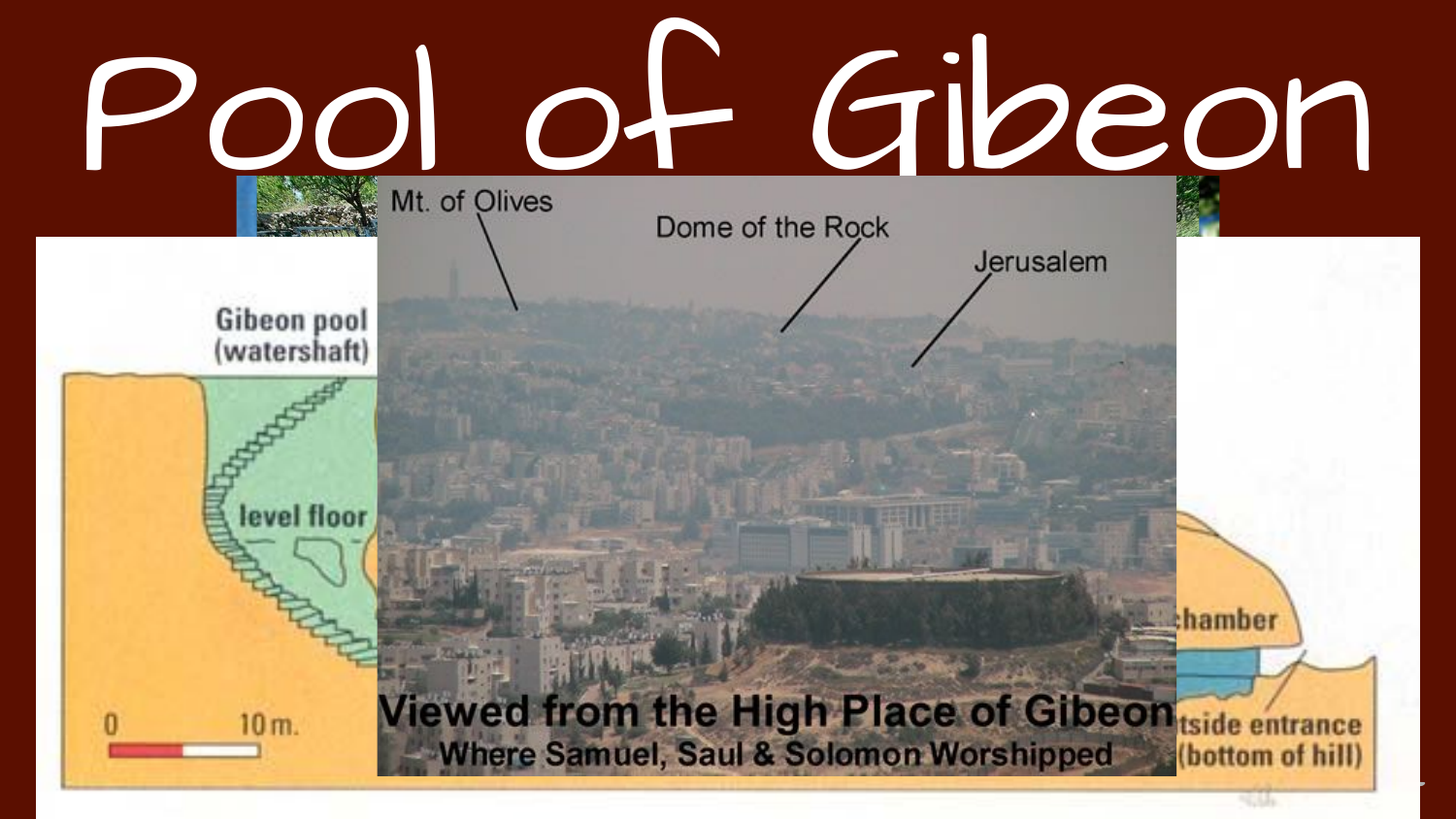**Representative**  combat was not **uncommon** ● **David and Goliath** 

14. Then Abner said to Joab, "Let's have some of the young men get up and fight hand to hand in front of us." "All right, let them do it," Joab said.

15. So they stood up and were counted off—twelve men for Benjamin and Ish-Bosheth son of Saul, and twelve for David."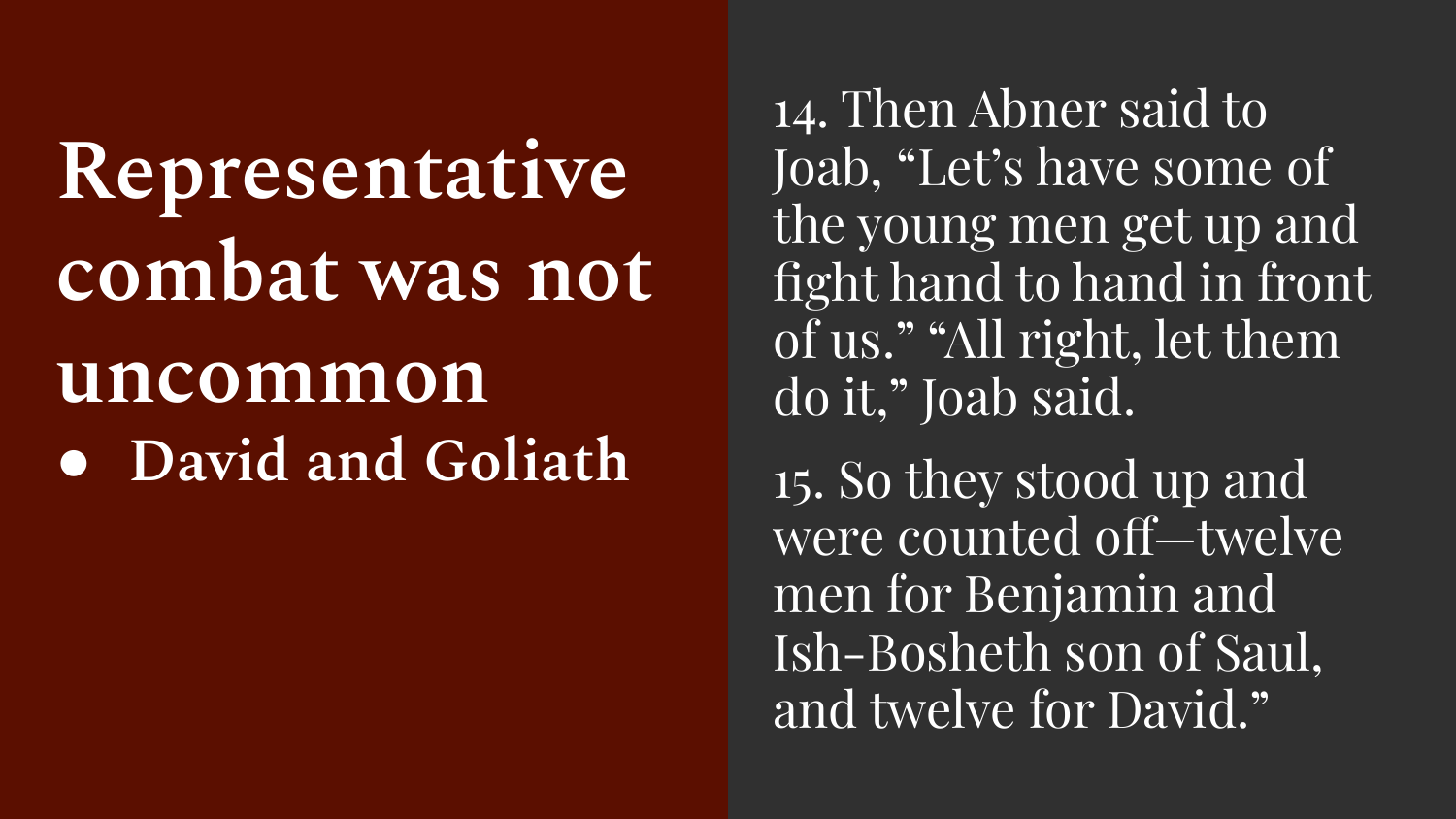## **The Place of Heroes**

16 Then each man grabbed his opponent by the head and thrust his dagger into his opponent's side, and they fell down together. So that place in Gibeon was called Helkath Hazzurim.

17 The battle that day was very fierce, and Abner and the Israelites were defeated by David's men.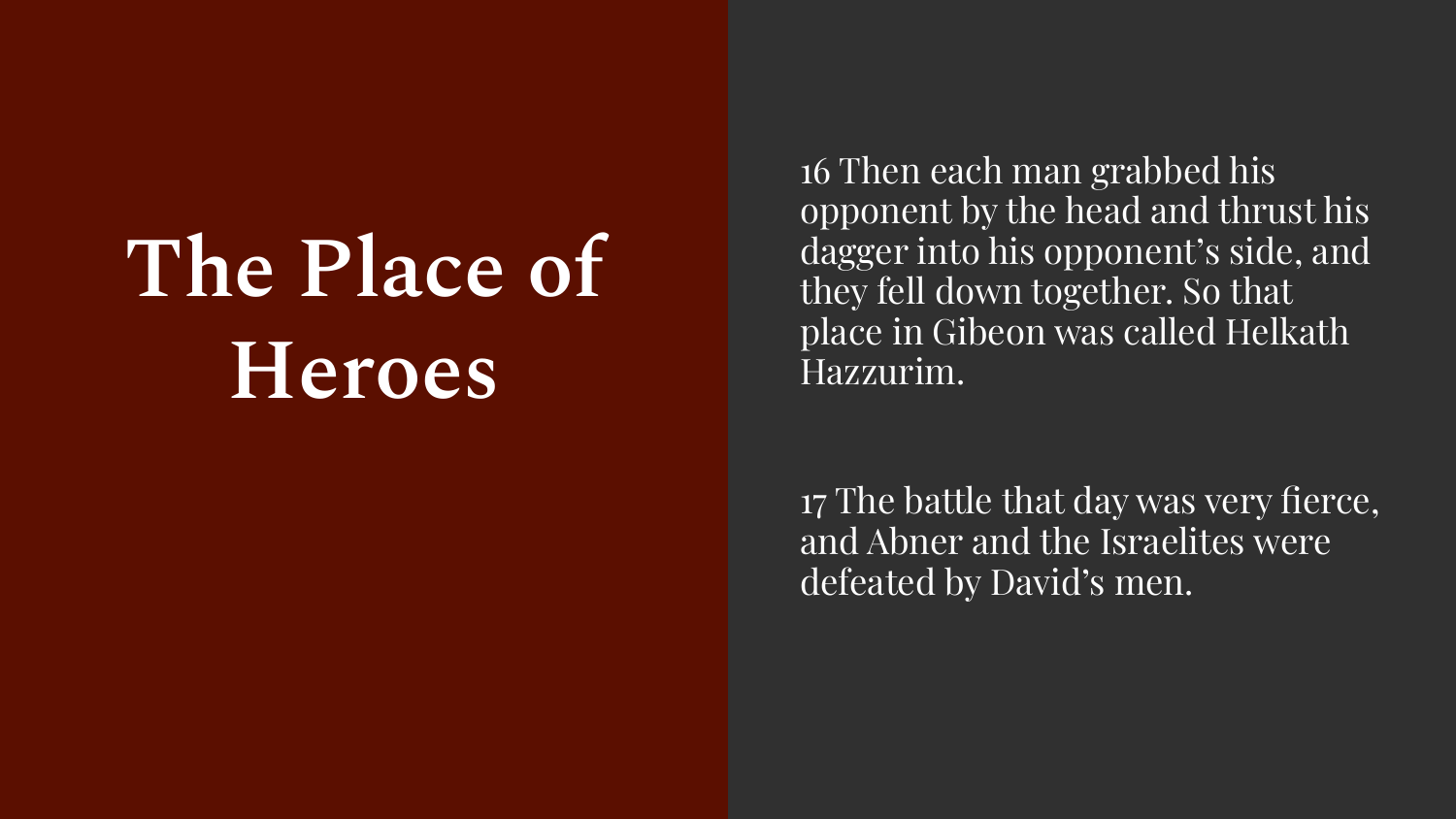## **Abner Appeals to Ashaeal**

21 Then Abner said to him, "Turn aside to the right or to the left; take on one of the young men and strip him of his weapons." But Asahel would not stop chasing him.

22 Again Abner warned Asahel, "Stop chasing me! Why should I strike you down? How could I look your brother Joab in the face?"

23 But Asahel refused to give up the pursuit; so Abner thrust the butt of his spear into Asahel's stomach, and the spear came out through his back. He fell there and died on the spot. And every man stopped when he came to the place where Asahel had fallen and died.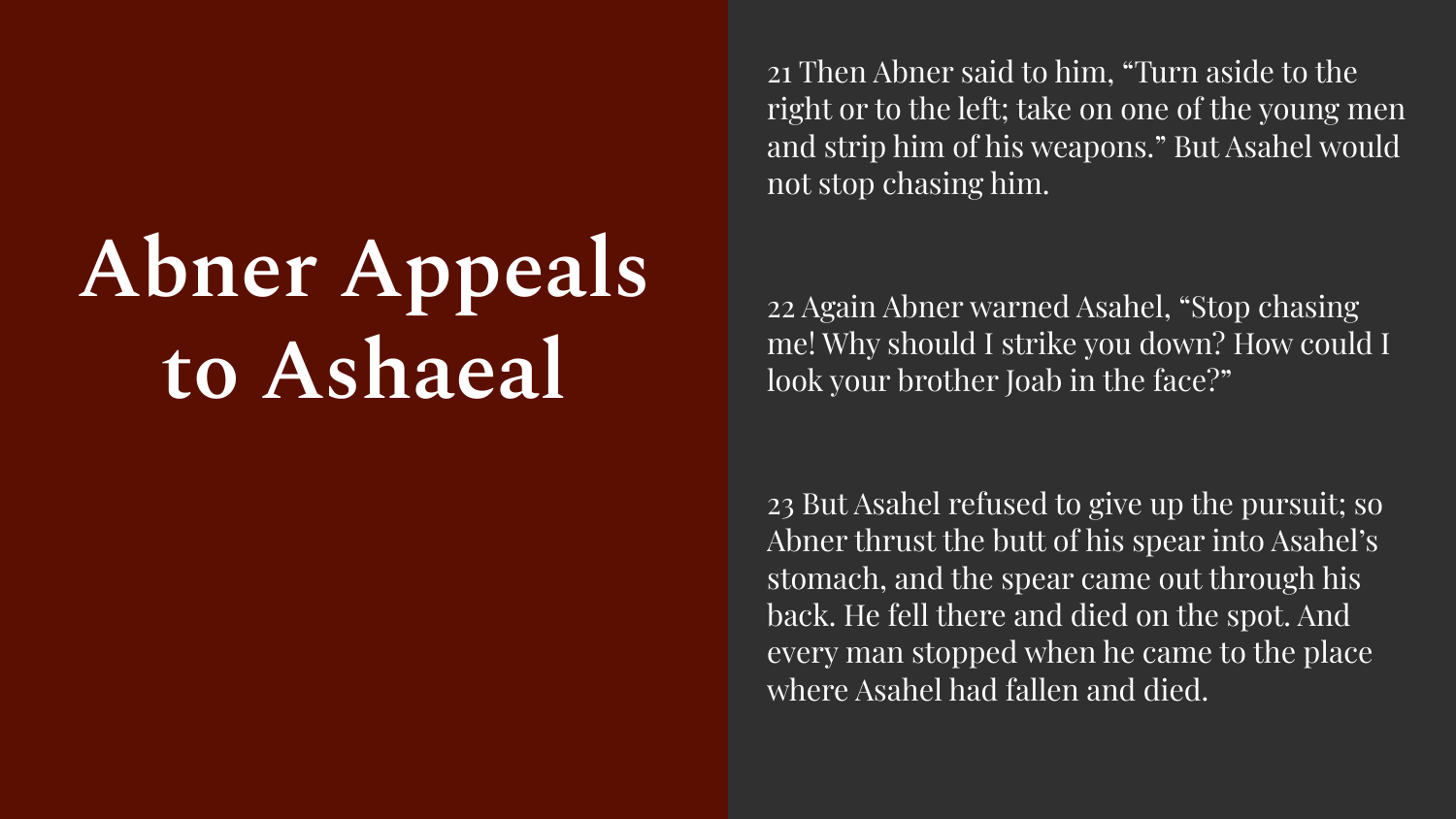## **Both Wirthdraw**

Vs 24-32

| <b>Israelites Dead</b> | David's Men Dead |
|------------------------|------------------|
| 360                    | $20(19+1)$       |

26 Abner called out to Joab, "Must the sword devour forever? Don't you realize that this will end in bitterness? How long before you order your men to stop pursuing their fellow Israelites?"

27 Joab answered, "As surely as God lives, if you had not spoken, the men would have continued pursuing them until morning."

28 So Joab blew the trumpet, and all the troops came to a halt; they no longer pursued Israel, nor did they fight anymore.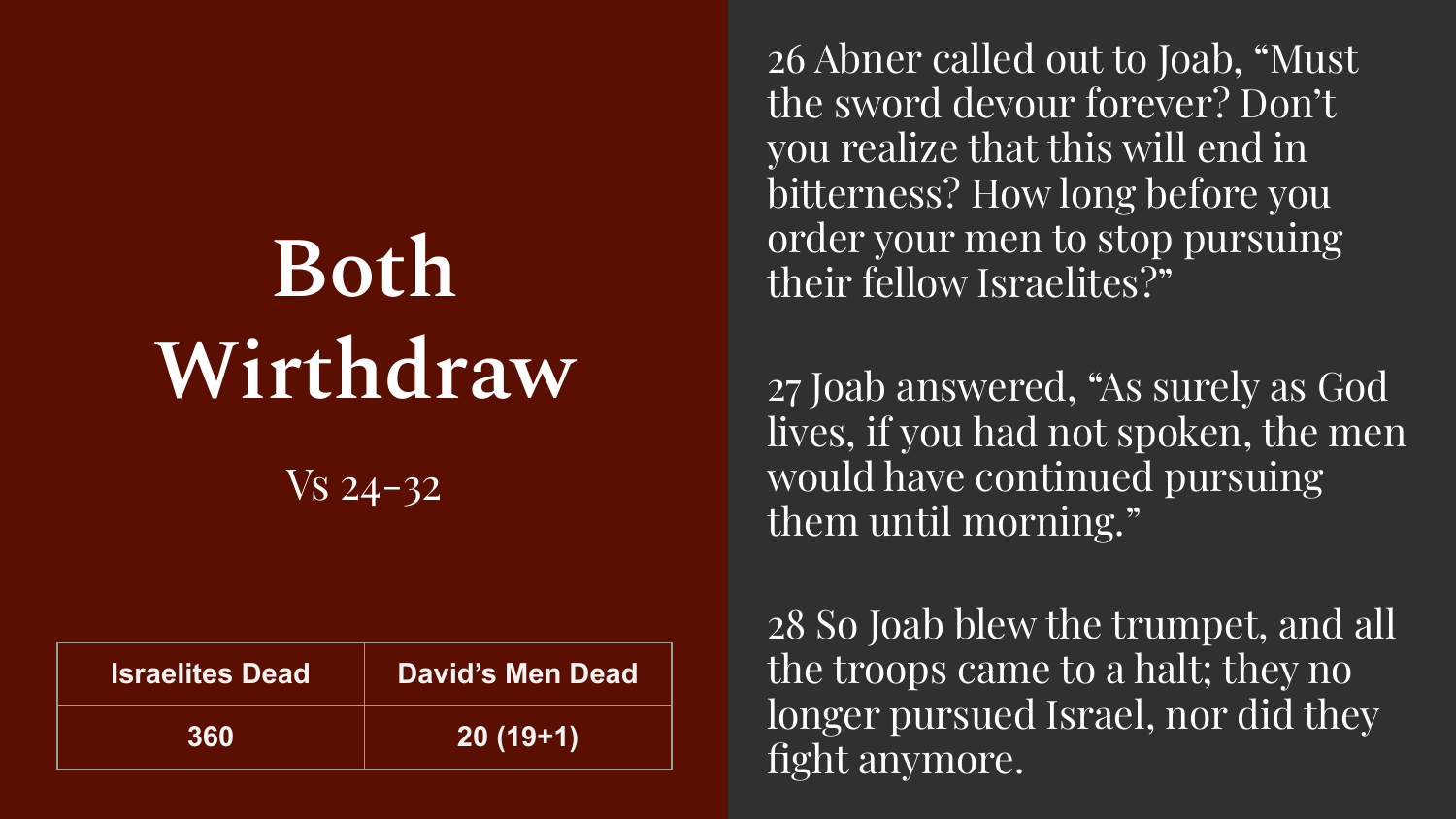## Chapter 3 Abner goes over to David

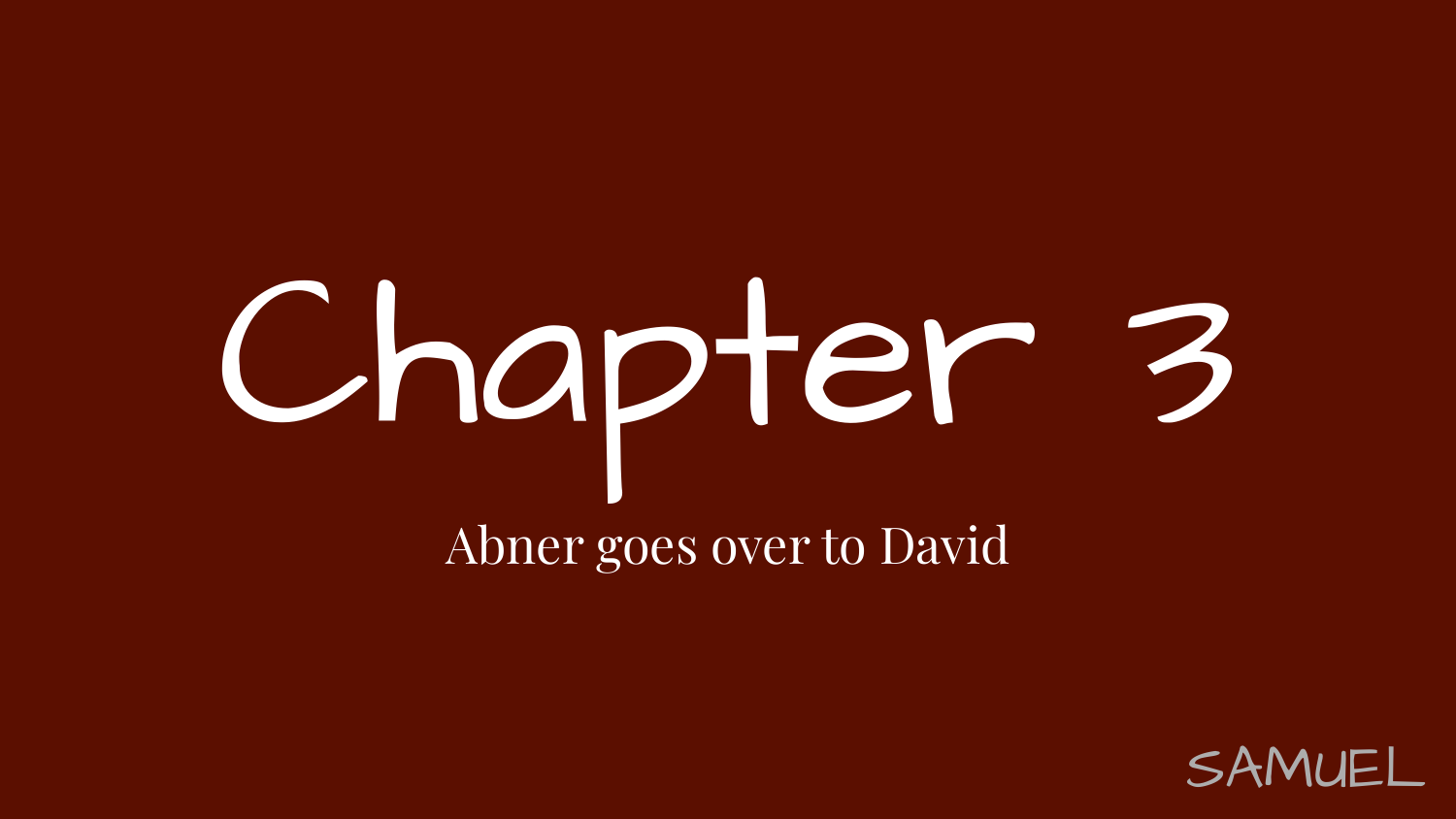## **Ish-Bosheth Runs his mouth about Abner…**

#### Abner is less than thrilled…

6 During the war between the house of Saul and the house of David, Abner had been strengthening his own position in the house of Saul.

7 Now Saul had had a concubine named Rizpah daughter of Aiah. And Ish-Bosheth said to Abner, "Why did you sleep with my father's concubine?"

8 Abner was very angry because of what Ish-Bosheth said. So he answered, "Am I a dog's head—on Judah's side? This very day I am loyal to the house of your father Saul and to his family and friends. I haven't handed you over to David. Yet now you accuse me of an offense involving this woman!

9 May God deal with Abner, be it ever so severely, if I do not do for David what the Lord promised him on oath

10 and transfer the kingdom from the house of Saul and establish David's throne over Israel and Judah from Dan to Beersheba."

11 Ish-Bosheth did not dare to say another word to<br>Abner, because he was afraid of him. Abner, because he was afraid of him.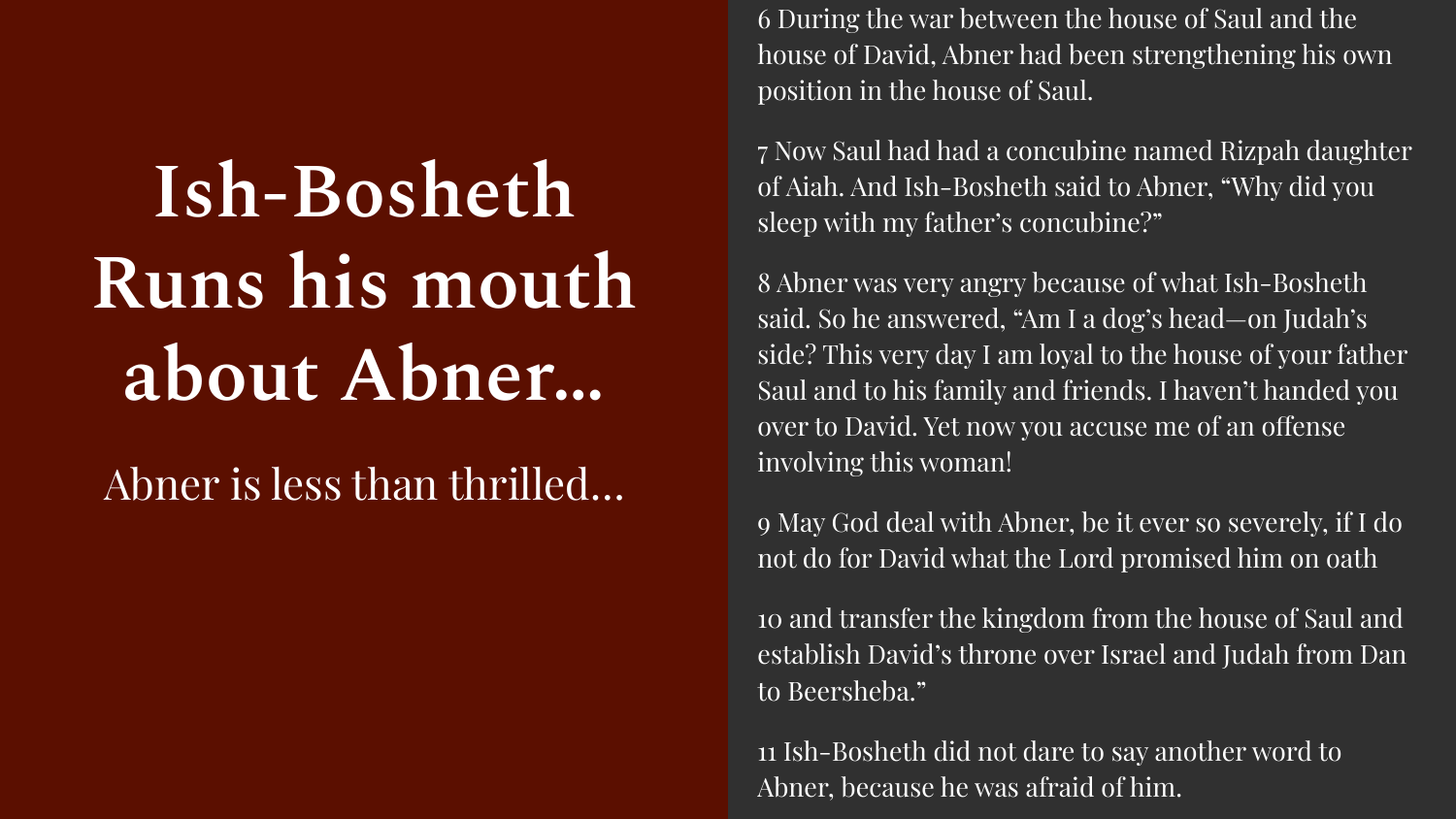## **Abner and David make a deal**

17 Abner conferred with the elders of Israel and said, "For some time you have wanted to make David your king.

18 Now do it! For the Lord promised David, 'By my servant David I will rescue my people Israel from the hand of the Philistines and from the hand of all their enemies.'"

19 Abner also spoke to the Benjamites in person. Then he went to Hebron to tell David everything that Israel and the whole tribe of Benjamin wanted to do.

20 When Abner, who had twenty men with him, came to David at Hebron, David prepared a feast for him and his men.

SAMUEL 21 Then Abner said to David, "Let me go at once and assemble all Israel for my lord the king, so that they may make a covenant with you, and that you may rule over all that your heart desires." So David sent Abner away, and he went in peace.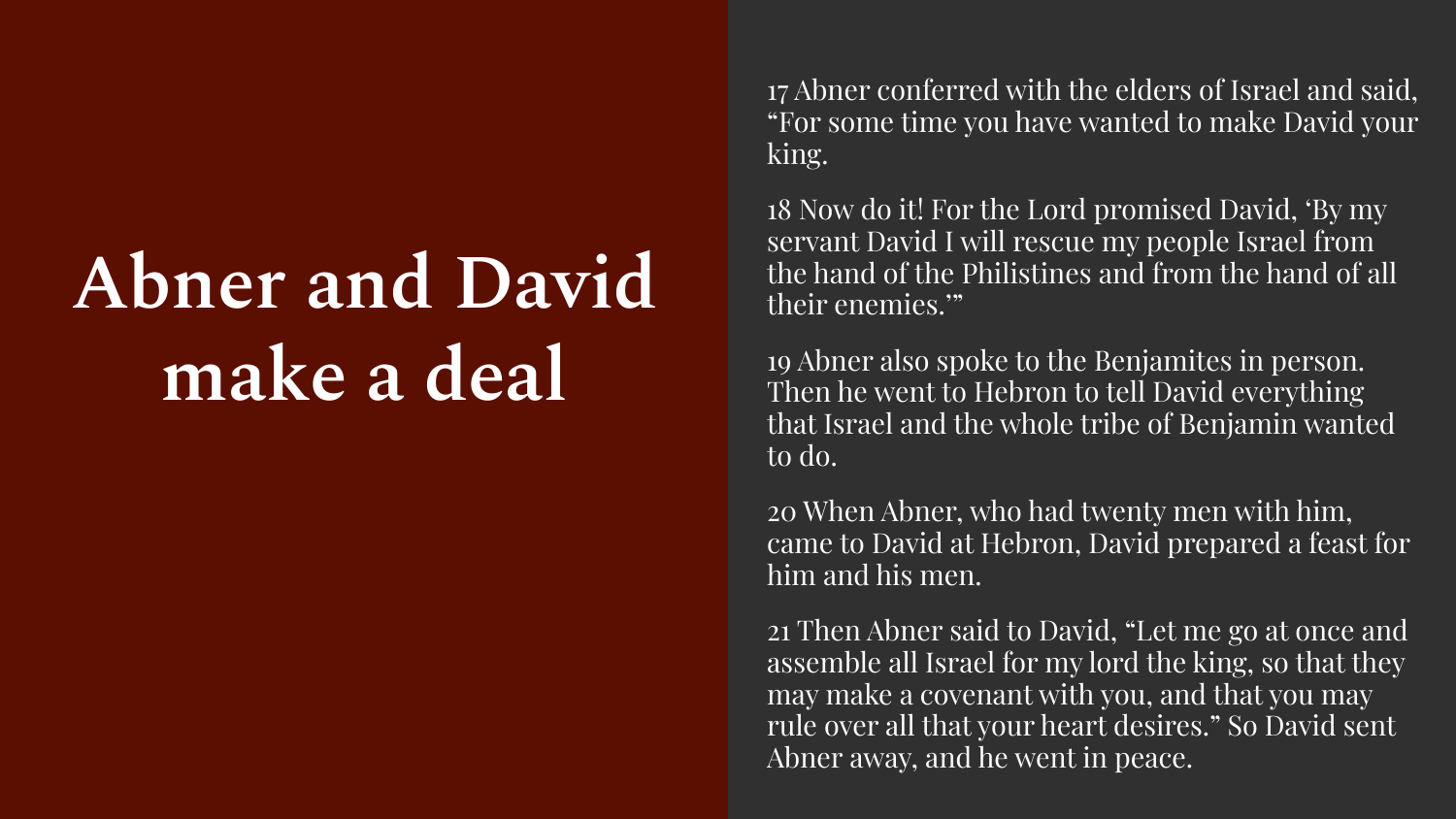### **Joab is less than thrilled at the deal…**

- Joab returns, accuses Abner of spying
	- $\circ$  Vs 24 and 25
- Joab goes after Abner and murders him
	- $\circ$  Vs 26-27 (Josephus)
- David's Response
	- Vs 28 and 29
	- David's Lament
		- $\blacksquare$  Vs 33 and 34

"Should Abner have died as the lawless die?

34 Your hands were not bound, your feet were not fettered.

You fell as one falls before the wicked."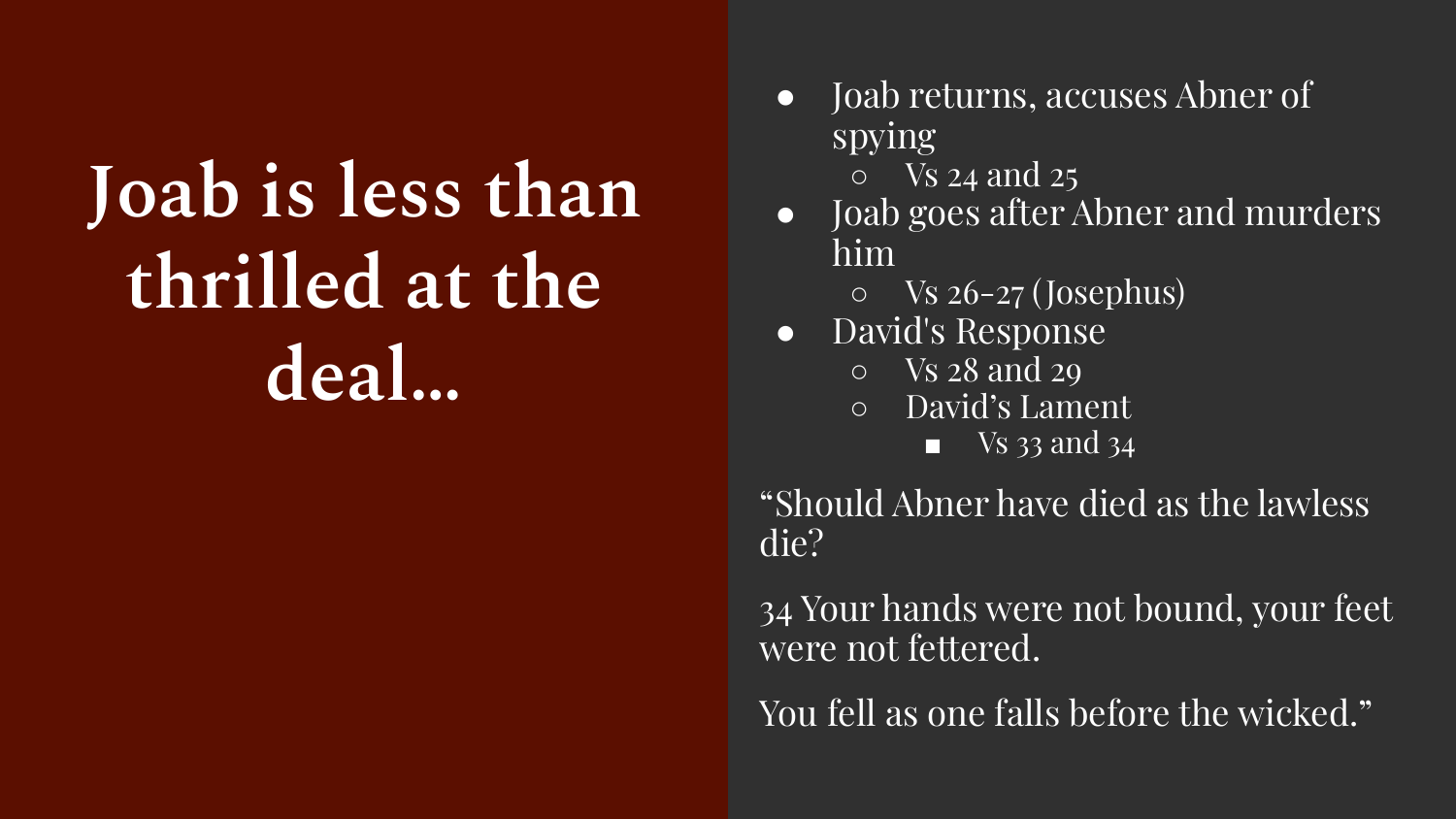# Chapter 4 Another murder!

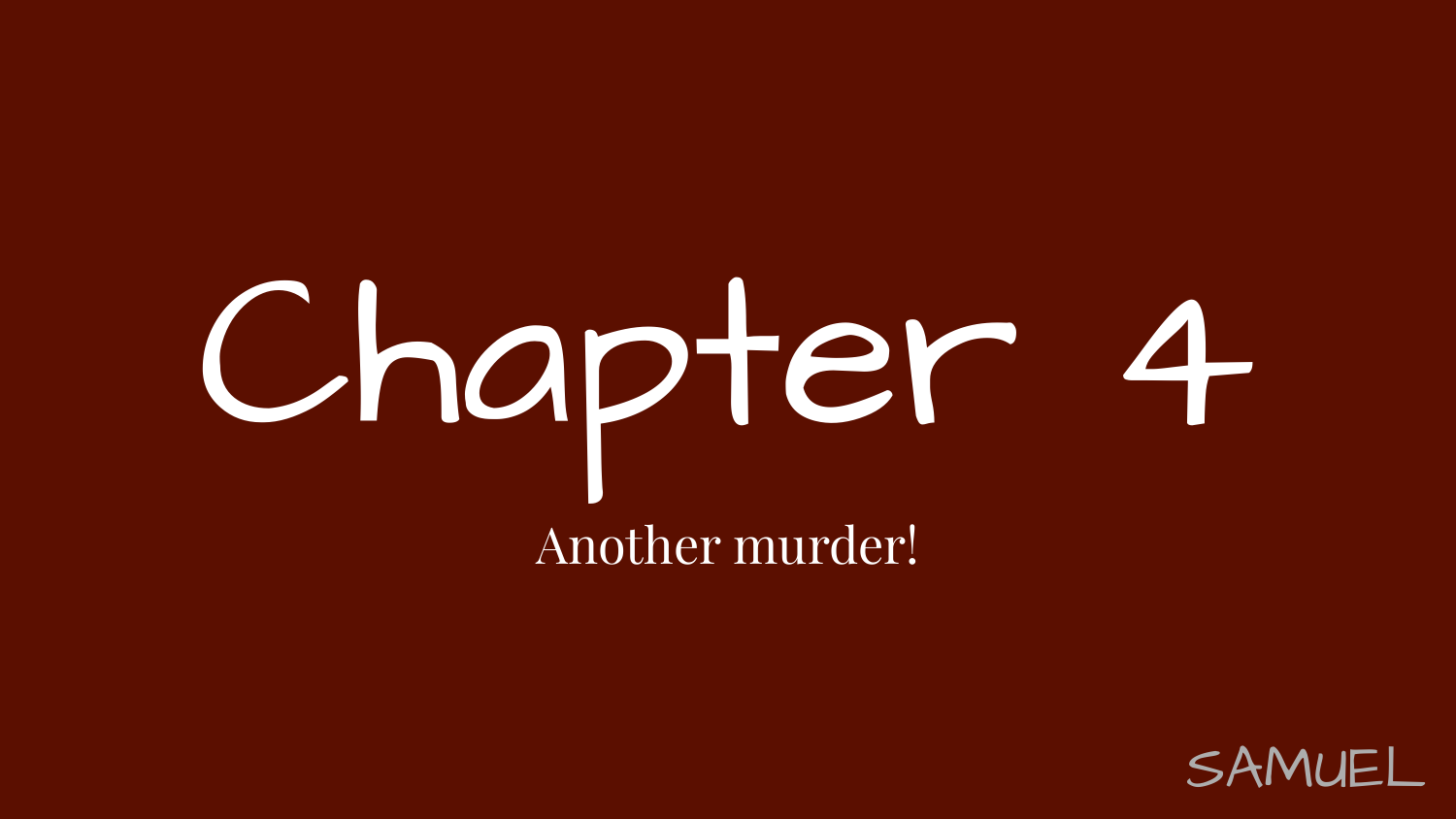#### Another understatement!

 $V<sub>S</sub>$  1

1. When Ish-Bosheth son of Saul heard that Abner had died in Hebron, he lost courage, and all Israel became alarmed.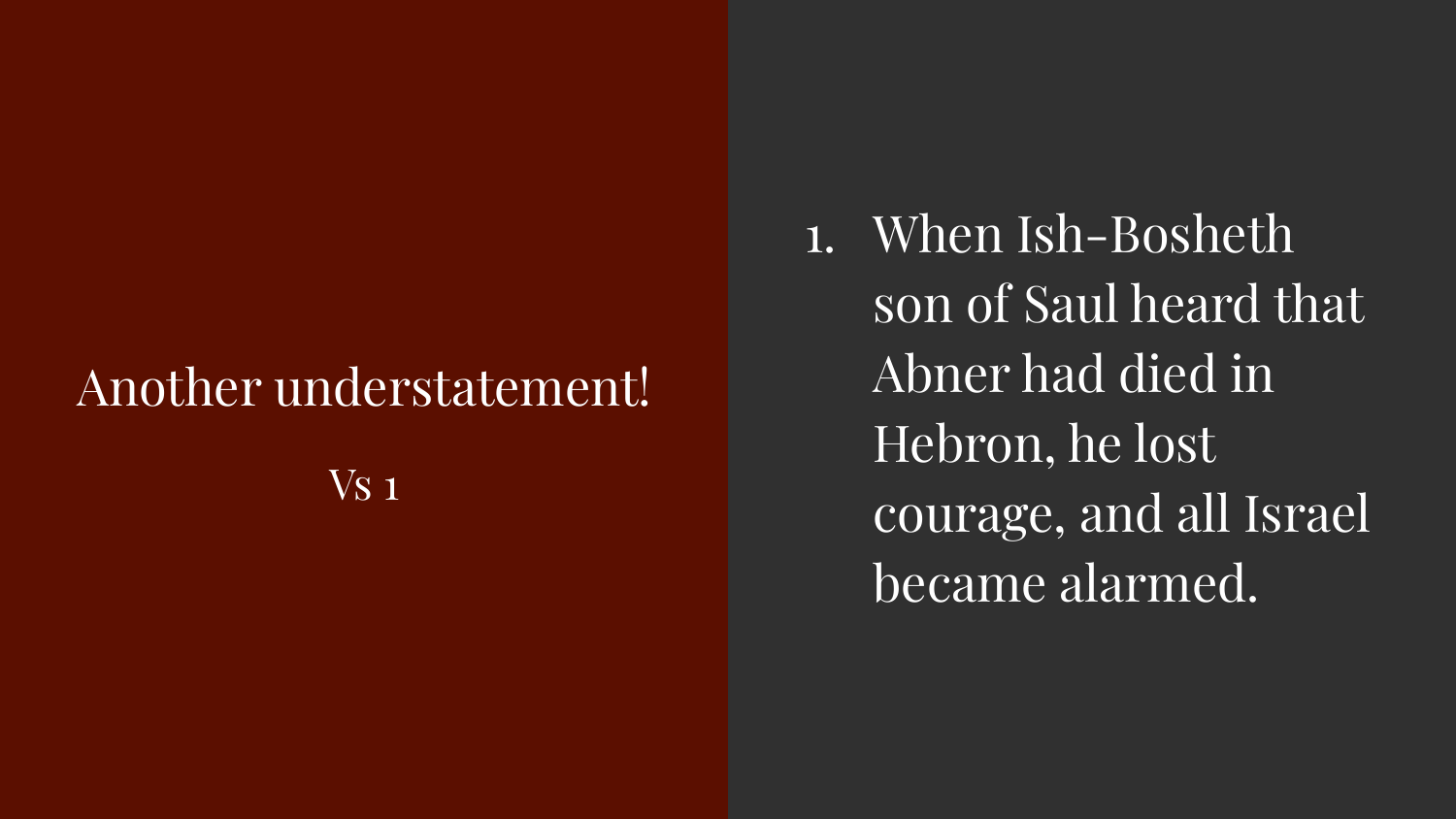## **The Murder of Ish-Bosheth**

A quick aside in vs 4.

5 Now Rekab and Baanah, the sons of Rimmon the Beerothite, set out for the house of Ish-Bosheth, and they arrived there in the heat of the day while he was taking his noonday rest.

6 They went into the inner part of the house as if to get some wheat, and they stabbed him in the stomach. Then Rekab and his brother Baanah slipped away.

7 They had gone into the house while he was lying on the bed in his bedroom. After they stabbed and killed him, they cut off his head. Taking it with them, they traveled all night by way of the Arabah.

has avenged my lord the king against Saul and<br>his offspring." 8 They brought the head of Ish-Bosheth to David at Hebron and said to the king, "Here is the head of Ish-Bosheth son of Saul, your enemy, who tried to kill you. This day the Lord his offspring."